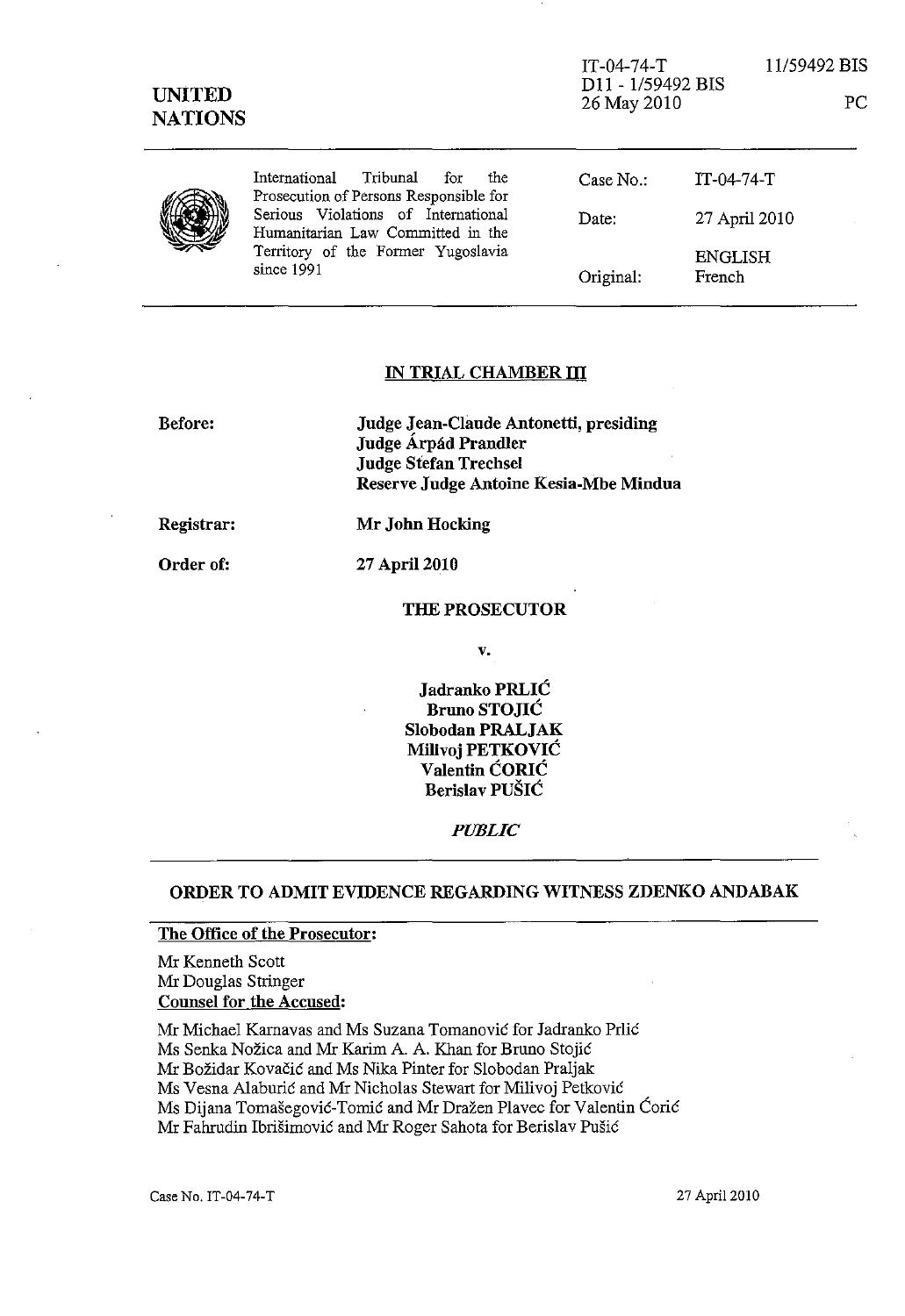**TRIAL CHAMBER III** ("Chamber") of the International Tribunal for the Prosecution of Persons Responsible for Serious Violations of International Humanitarian Law Committed in the Territory of the Former Yugoslavia since 1991 ("Tribunal"),

**NOTING** the request for the admission of 29 Exhibits presented by Counsel for the Accused Valentin Coric ("Coric Defence"),<sup>1</sup> the request for the admission of three Exhibits presented by Counsel for the Accused Bruno Stojić ("Stojić Defence"), $^2$  the request for the admission of seven Exhibits presented by Counsel for the Accused Slobodan Praljak ("Praljak Defence"),<sup>3</sup> the request for the admission of three Exhibits presented by Counsel for the Accused Milivoj Petković ("Petković Defence"), $4$  and the request for the admission of 12 Exhibits presented by the Office of the Prosecutor ("Prosecution"),<sup>5</sup> regarding the testimony of Zdenko Andabak who appeared from 15 to 18 March 2010 ("Proposed Exhibit(s)"),

**NOTING** the objections of the Stojie Defence to Proposed Exhibit P 02202 sought for admission by both the Petkovic Defence and the Prosecution<sup>6</sup> and the objections of the Corie Defence to two Proposed Exhibits sought for admission by the Petkovie Defence<sup>7</sup> and to six Exhibits sought for admission by the Prosecution, $\frac{8}{3}$ 

**NOTING** the "Response of the Petkovic Defence to Bruno Stojic's Objection to Milivoj Petković's Request for Admission of an Exhibit Through 5D Witness Zdenko Andabak" ("Response"), in which the Petković Defence responds to the objections of the Stojic Defence to Proposed Exhibit P 02202,<sup>9</sup>

**NOTING** the "Decision on Presentation of Documents by the Prosecution in Cross-Examination of Defence Witnesses", rendered publicly on 27 November 2008 ("Decision of 27 November 2008"),

<sup>9</sup> IC 01220.

IC 01208.

IC 01209.

IC 01210.

IC 01211.

IC 01212.

IC 01214 and IC 01215.

<sup>&</sup>lt;sup>7</sup> "Valentin Corić's Opposition Against the Defence for Milivoj Petković's Request to Tender Certain Exhibits into Evidence Through Witness Zdenko Andabak", 23 March 2010.

**B "Valentin Corie's Opposition Against the Prosecution's Request to Tender Certain Exhibits into**  Evidence Through Witness Zdenko Andabak", 23 March 2010.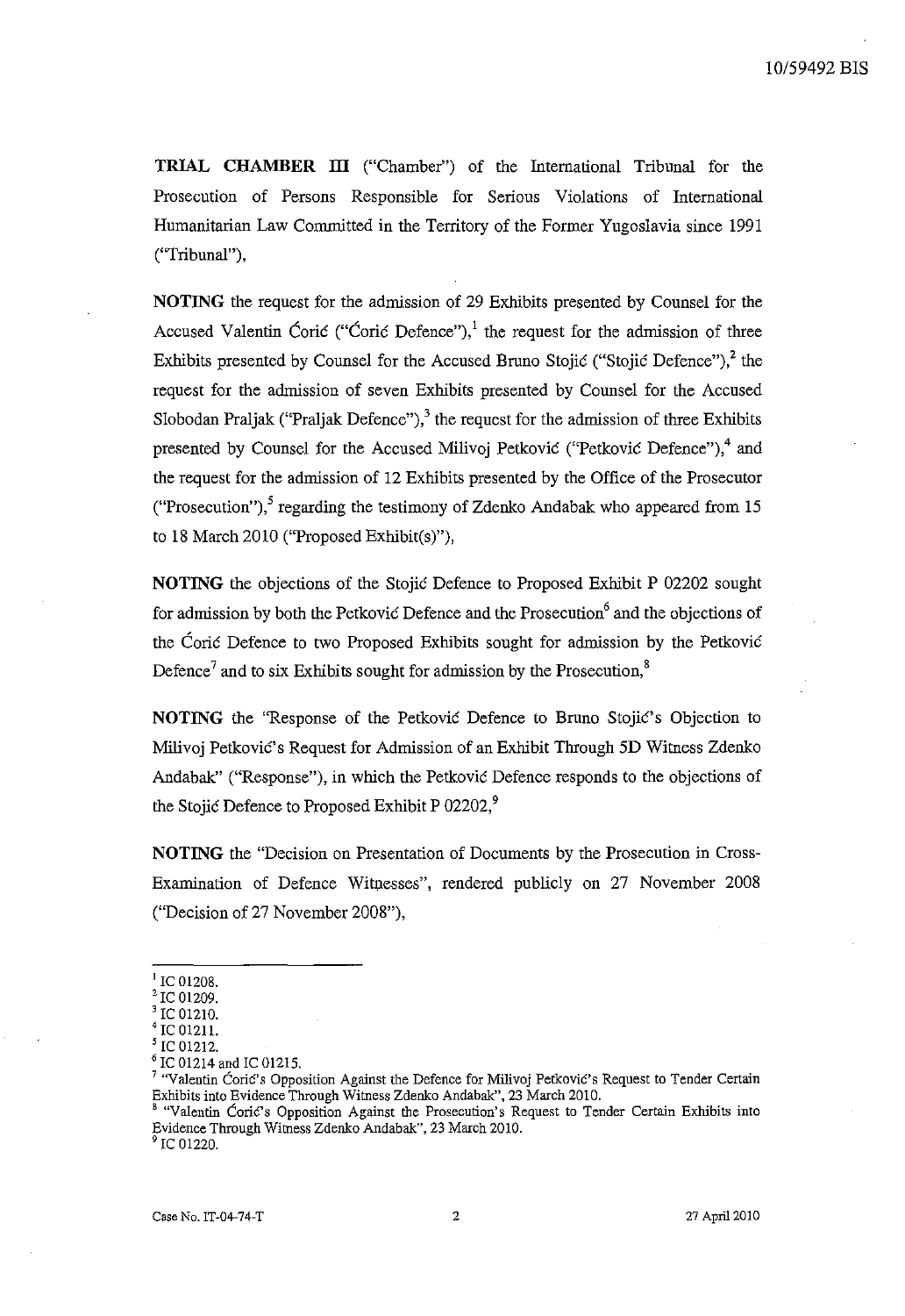**NOTING** the "Decision on the Interlocutory Appeal Against the Trial Chamber's Decision on Presentation of Documents by the Prosecution in Cross-Examination of Defence Witnesses", rendered publicly by the Appeals Chamber on 26 February 2009 in which it upheld the Decision of 27 November 2008 ("Decision of 26 February 2009"),

**NOTING** the "Order Clarifying Decision of 27 November 2008", rendered publicly by the Chamber on 12 January 2010 ("Order of 12 January 2010"),

**CONSIDERING** that, *in limine,* the Chamber notes that Proposed Exhibit P 04010 sought for admission by the Praljak Defence was already admitted by way of the "Supplemental Order to Admit Evidence Regarding Witness NO", rendered publicly by the Chamber on 21 April 2010 ("Order of 21 April 2010") and that the request for the admission of this Exhibit is therefore moot,

**CONSIDERING,** thereafter, that the Chamber notes that two different English translations of Proposed Exhibit P 02963 were uploaded onto *ecourt* and that the Corie Defence has not specified which of the two versions is the most accurate translation of the original document in BCS,

**CONSIDERING,** consequently, that the Chamber is unable to rule on the relevance, probative value and reliability of this Proposed Exhibit and decides not to admit it into evidence,

**CONSIDERING** that the Chamber notes that the Petkovie Defence and the Prosecution both seek the admission of Proposed Exhibit P 02202,

**CONSIDERING** that the Prosecution requests the admission of Proposed Exhibit P 02202 on the ground that it challenges the credibility of Witness Zdenko Andabak and goes against the argument presented by the Corie Defence according to which no units of the HVO Military Police were involved in crimes committed against Muslims in Bosnia.<sup>10</sup>

**CONSIDERING,** furthermore, that the Prosecution states that (1) Proposed Exhibit P 02202 is on its exhibit list compiled pursuant to Rule 65 *ter* of the Rules of Procedure

<sup>&</sup>lt;sup>10</sup> IC 01212, pp. 3 and 4.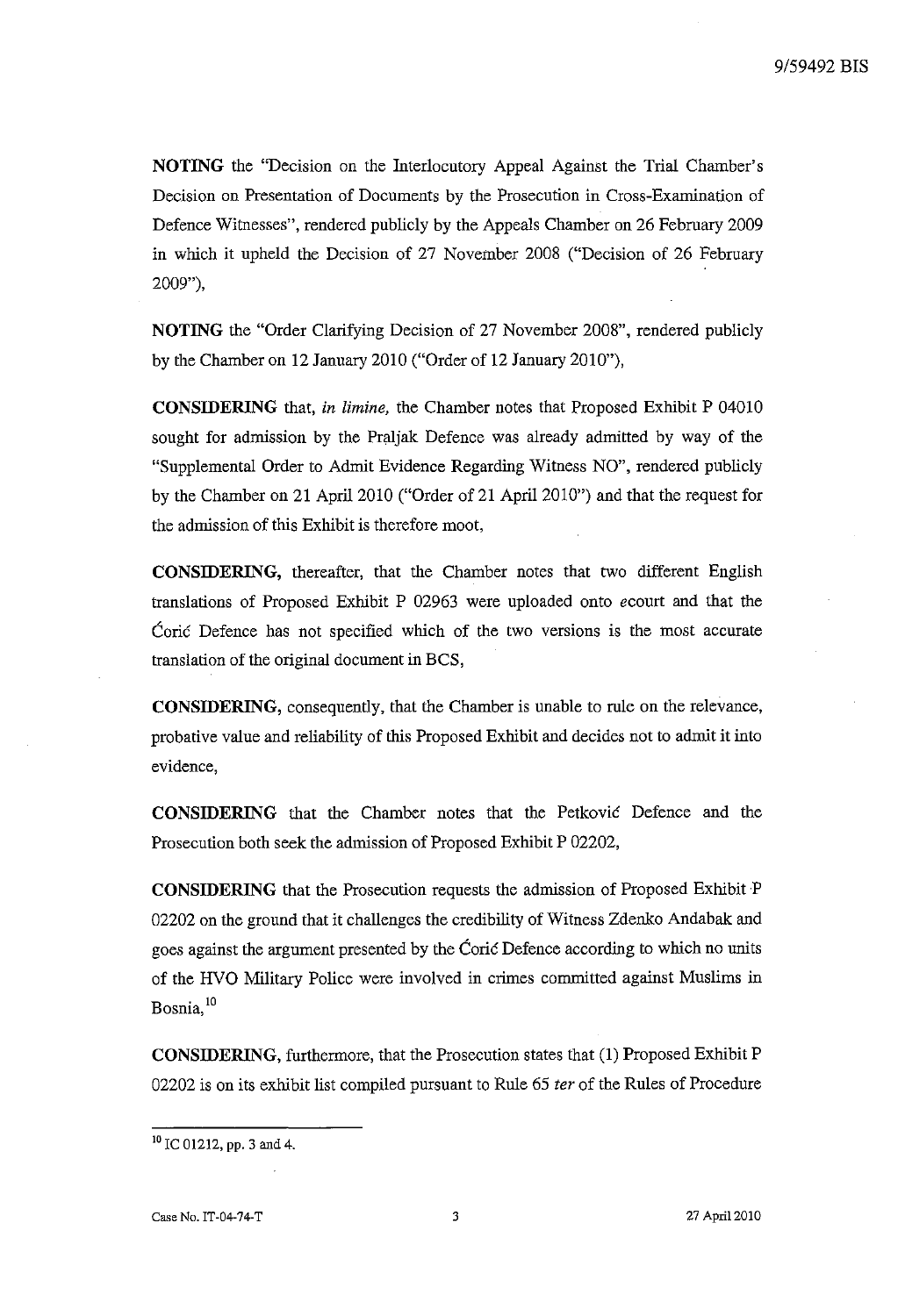and Evidence ("Rules") ("65 *ter* List") and (2) that it did not present Proposed Exhibit P 02202 during the presentation of the Prosecution case on the grounds that the Proposed Exhibit concerns Livno municipality which is not covered in the Second Amended Indictment of 11 June 2008 ("Indictment") and that, at that time, the Prosecution was not in a position to assess the overall relevance for the case as it did not know what witnesses and evidence the Defence teams would submit to the Chamber,<sup>11</sup>

**CONSIDERING** that the Petkovic Defence also requests the admission of Proposed Exhibit P 02202 in that it considers that the latter serves in particular to show (1) that the head of the Military Police Department of the HVO in charge of general and traffic cases sent his reports directly to the President of the HZ H-B and to the head of the Defence Department, (2) that the HVO Military Police units based in Livno were engaged in combat operations in Prozor and Konjic in April 1993 and (3) the conduct of the Military Police units and other military units when they retnrned to the town which was their billet after fighting,<sup>12</sup>

**CONSIDERING** that in its objection to the request for the admission of Proposed Exhibit P 02202 presented by the Petkovic Defence, the Stojic Defence puts forward that (1) the Exhibit consists of information, notably relating to the situation in Livno municipality, that does not present any link of relevance to the Indictment and (2) that the Chamber, in the past, rejected evidence relating to this municipality for that **reason,13** 

**CONSIDERING,** moreover, that in its objection to the request for the admission of Proposed Exhibit P 02202 presented by the Prosecution, the Stojic Defence notes that (1) the Proposed Exhibit constitutes new evidence within the meaning of the Decision of 27 November 2008 and that the Prosecution has not demonstrated the existence of exceptional circumstances that would justify the admission of this Proposed Exhibit after the presentation of its case, (2) the Prosecution's overall argument specifying that it was unable to anticipate, at the time of presenting its own case, what Defence evidence and witnesses the Defence teams would present, does not sufficiently justify the admission of new evidence after the close of its case and (3) according to the

 $11$  IC 01212 pp. 1 to 4.

 $12$  IC 01211, p. 1.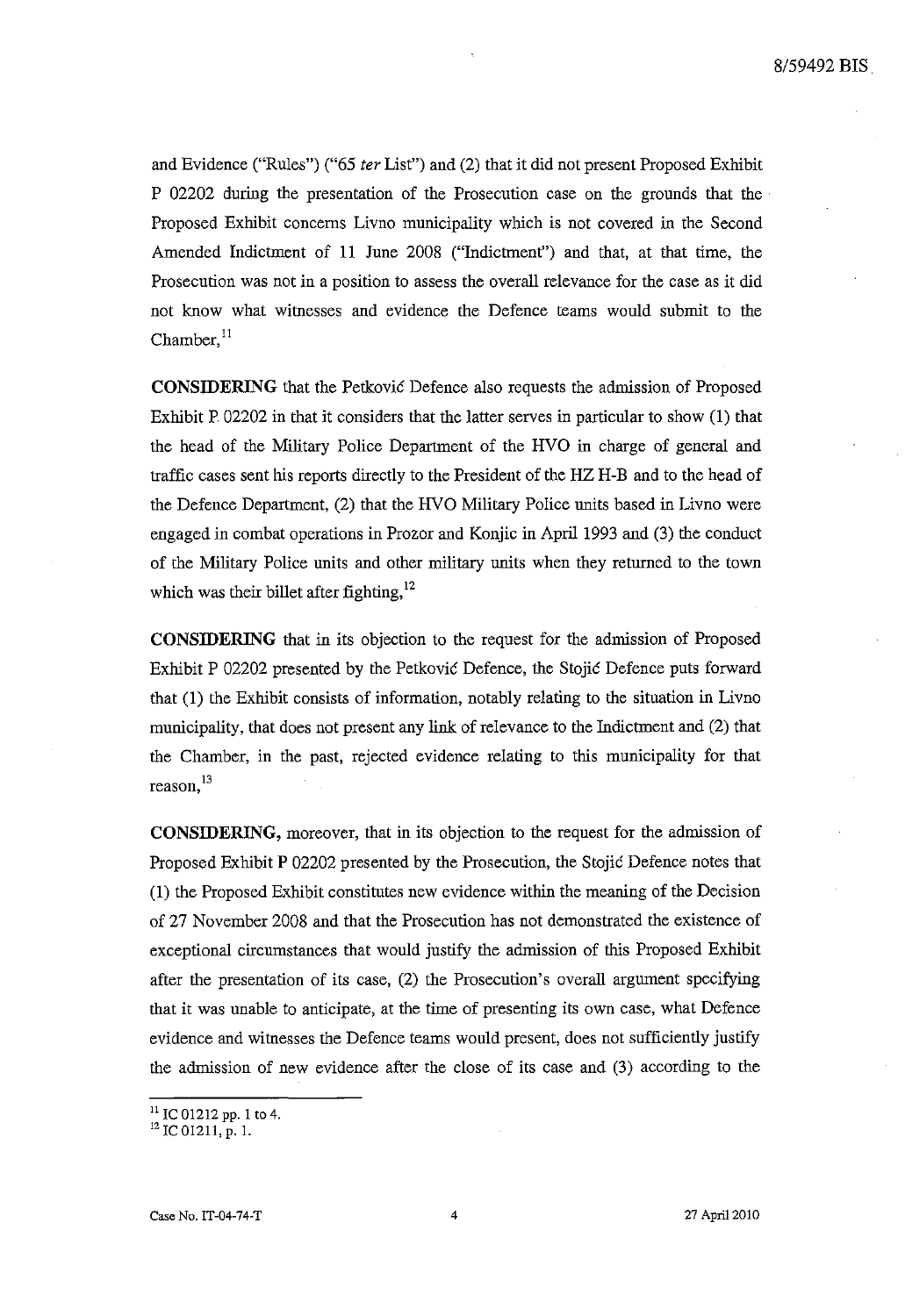Prosecutiou, Proposed Exhibit P 02202 deals with an issue, namely the existence of crimes perpetrated against Muslims in Bosnia, that is not a new subject and consequently the Prosecution had the opportunity on several occasions to present Proposed Exhibit P 02202 during the presentation of its case,  $^{14}$ 

**CONSIDERING,** however, that the Stojie Defence has no objection to Proposed Exhibit P 02202 being admitted solely for the purpose of challenging the credibility of Witness Zdenko Andabak, <sup>15</sup>

**CONSIDERING,** furthermore, that the Corie Defence also opposes the admission of Proposed Exhibit P 02202 requested by the Prosecution and the Petkovic Defence, insofar as none of the parties has demonstrated the existence of a link of sufficieut relevance between the information contained in this document and the Indictment, <sup>16</sup>

**CONSIDERING** that in its Response, the Petkovie Defence submits that (1) Proposed Exhibit P 02202 serves notably to demonstrate the existence of tensions between the local and central authorities of the HVO of HZ H-B, and that in this respect, it is relevant with regard to the allegations in the Indictment, (2) the relevance of the Proposed Exhibits should be assessed on a case-by-case basis, and (3) it is difficult to understand why the Stojic Defence henceforth considers the documents relating to Livno municipality as bearing no relevance to the allegations in the Indictment when during its cross-examination of Witness Zvenko Andabak it was asking questions on this very subject, $^{17}$ 

**CONSIDERING** that, with regard to Proposed Exhibit P 02202, the Chamber notes that the Prosecution seeks its admission not only to challenge the credibility of Witness Zdenko Andabak, but also as Prosecution evidence, and that the Petkovie Defence has not clearly specified the purpose for which it intends to tender into evidence this new document,

 $^{13}$  IC 01215.

<sup>&</sup>lt;sup>14</sup> IC 01214.

<sup>&</sup>lt;sup>15</sup> IC 01214.

<sup>&</sup>lt;sup>16</sup> "Valentin Ćorić's Opposition Against the Defence for Milivoj Petković's Request to Tender Certain Exhibits into Evidence Through Witness Zdenko Andabak", 23 March 2010, para. 2, and "Valentin **Coric's Opposition Against the Prosecution's Request to Tender Certain Exhibits into Evidence**  Through Witness Zdenko Andabak", 23 March 2010, para. 4. <sup>17</sup> IC 01220.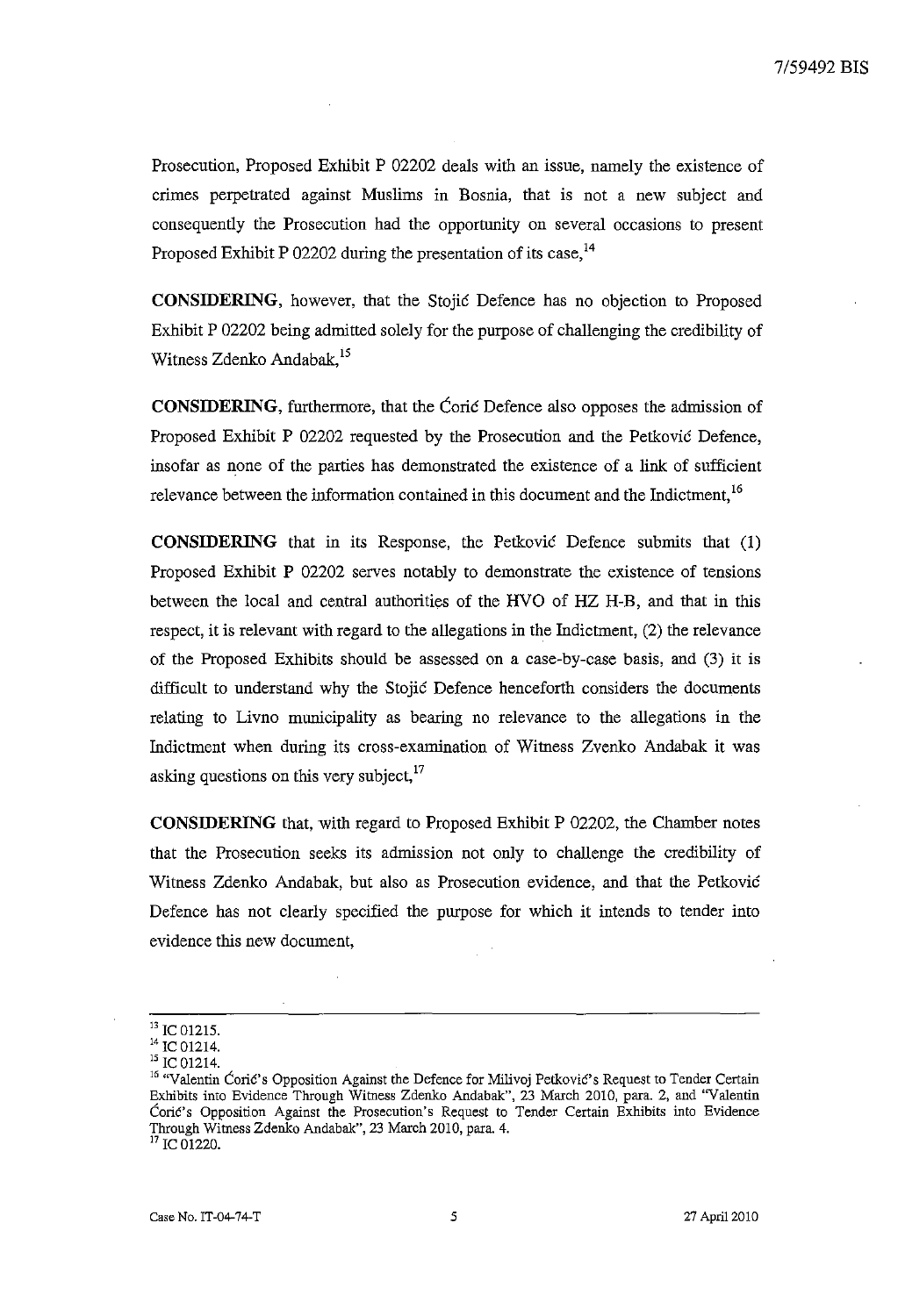6/59492 BIS

**CONSIDERING** that the Chamber finds therefore that it is appropriate to examine Proposed Exhibit P 02202 as a "new and mixed document" within the meaning of the Decision of 27 November 2008 and the Order of 12 January 2010,

**CONSIDERING,** first of all, that the Chamber cannot accept the Prosecution's arguments according to which (1) it was unable to assess the overall relevance of Proposed Exhibit P 02202 for the case at the time of the presentation of the Prosecution case as it did not know what witnesses and evidence the Defence teams would submit to the Chamber<sup>18</sup> and  $(2)$  at the time of the presentation of the Prosecution case Proposed Exhibit P 02202 did not present sufficient relevance insofar as it dealt with Livno municipality which is outside the geographical scope of the Indictment, 19

**CONSIDERING** that the Chamber finds that Proposed Exhibit P 02202 does not relate exclusively to events that occurred within Livno municipality; that it provides notably information on the chain of command of the HVO of the HZ H-B in force during the month of May 1993 and also information on the intervention and conduct of the Military Police of the HVO of the HZ H-B in Gornji Vakuf, Stolac and Prozor municipalities, $20$ 

**CONSIDERING** that under these circumstances, the Chamber holds that the Prosecution could have presented this document during the presentation of its case, all the more so since the document is on its 65 *ter* List,

**CONSIDERING,** secondly, that in support of its request for admission, the Petkovic Defence did not specify the exceptional circumstances that would justify the admission of Proposed Exhibit P 02202 as Defence evidence after the presentation of its case has closed, within the meaning of the Order of 12 January 2010,

**CONSIDERING** that the Chamber finds therefore that both the Petkovic Defence and the Prosecution have not demonstrated exceptional circumstances that would justify the admission of Proposed Exhibit P 02202 as either Prosecution or Defence evidence tendered after the close of their respective cases,

<sup>18</sup> IC 01212, p. 1.

<sup>19</sup> IC 01212, pp. 3 and 4.

<sup>20</sup> P 02202.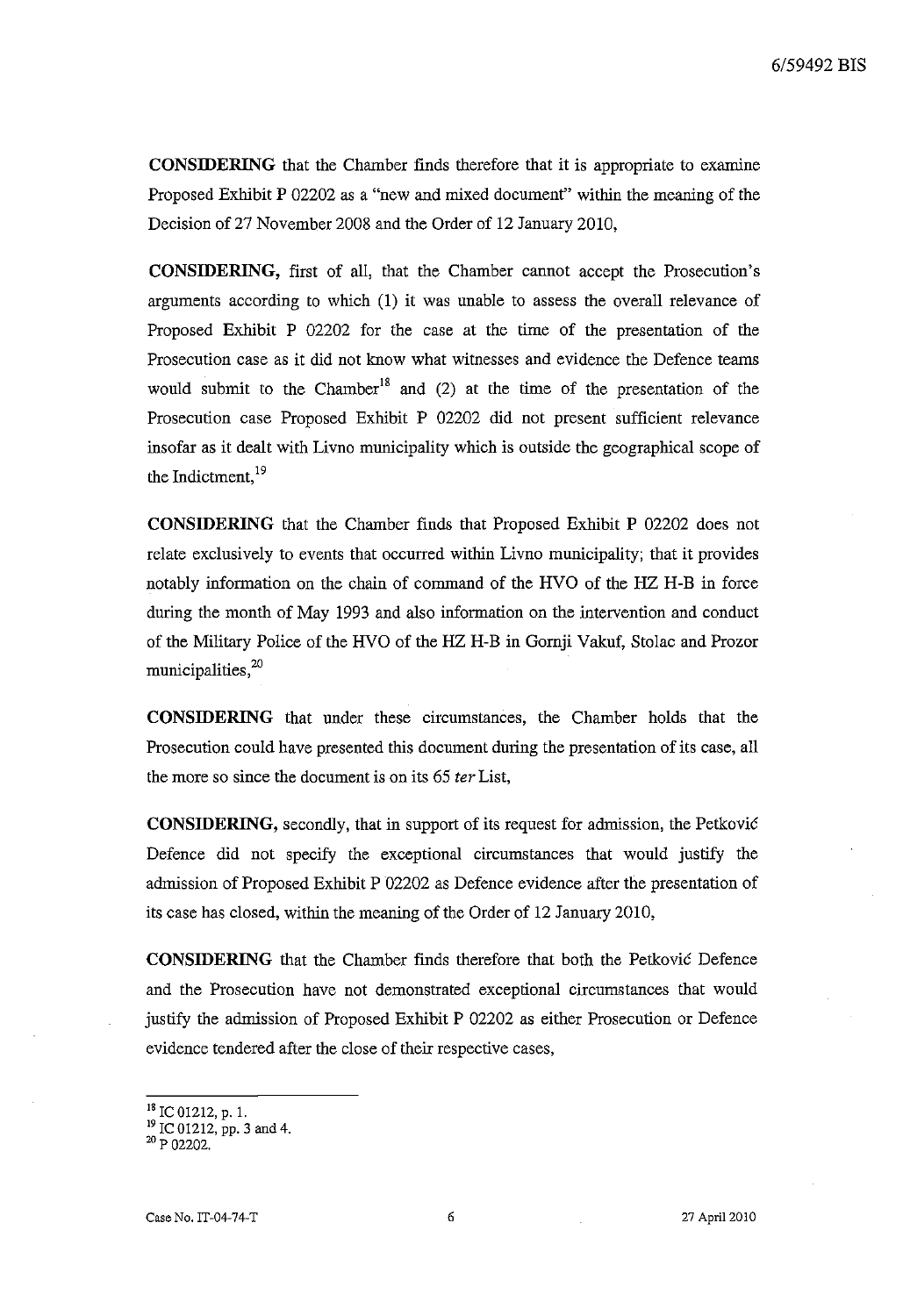**CONSIDERING** that the Chamber finds as a conseqnence that Proposed Exhibit P 02202 can only be admitted for the sole purpose of challenging the credibility of Witness Zdenko Andabak,

**CONSIDERING,** furthermore, that the Chamber noted that Proposed Exhibits 5D 05094 and 5D 05117 sought for admission by the Corie Defence are not on its 65 *ter*  List filed on 31 March 2008 and that they were presented by the Corie Defence during the re-examination of Witness Zdenko Andabak, $^{21}$ 

**CONSIDERING** that the Chamber does not take issue with the prospect that the party presenting a witness requests the admission of documents which are not on its *65 ter* List and that it presented during its re-examination of the witness, provided that these documents were presented in order to respond to a new subject dealt with for the first time during the cross-examination, $^{22}$ 

**CONSIDERING** that with regard to Proposed Exhibit 5D 05094, the Chamber notes that the Corie Defence specified in court that it related to a cross-examination conducted by the Petković Defence on the subject of "disarming and isolating the Muslims of Livno in July 1993", $^{23}$  yet both during the appearance of Witness Zdenko Andabak and in support of its request for admission, the Corie Defence did not indicate as to whether and why it was a new subject,

**CONSIDERING** that with regard to Proposed Exhibit 5D 05117, the Chamber notes that the Corie Defence did not explain, either in court or in its request for admission, to which new subject raised during cross-examination this Proposed Exhibit was related,<sup>24</sup>

**CONSIDERING** that as a consequence, the Chamber holds that the Corie Defence has not justified the fact that Proposed Exhibits 5D 05094 and 5D 05117 are not on its *65 ter* List and therefore denies the corresponding request for admission,

 $^{21}$ T (F), pp. 51163 to 51164 and 51167 to 51168.

<sup>&</sup>lt;sup>22</sup> See on this subject the "Order to Admit Evidence Regarding Witness Radmilo Jasak", public, 18 March 2010; *see* also the "Order to Admit Evidence Regarding Witness Vinko MariC", public, 22 March 2010.

 $23$  T (F), p. 51167.

<sup>24</sup> T (F), pp. 51163 and 51158.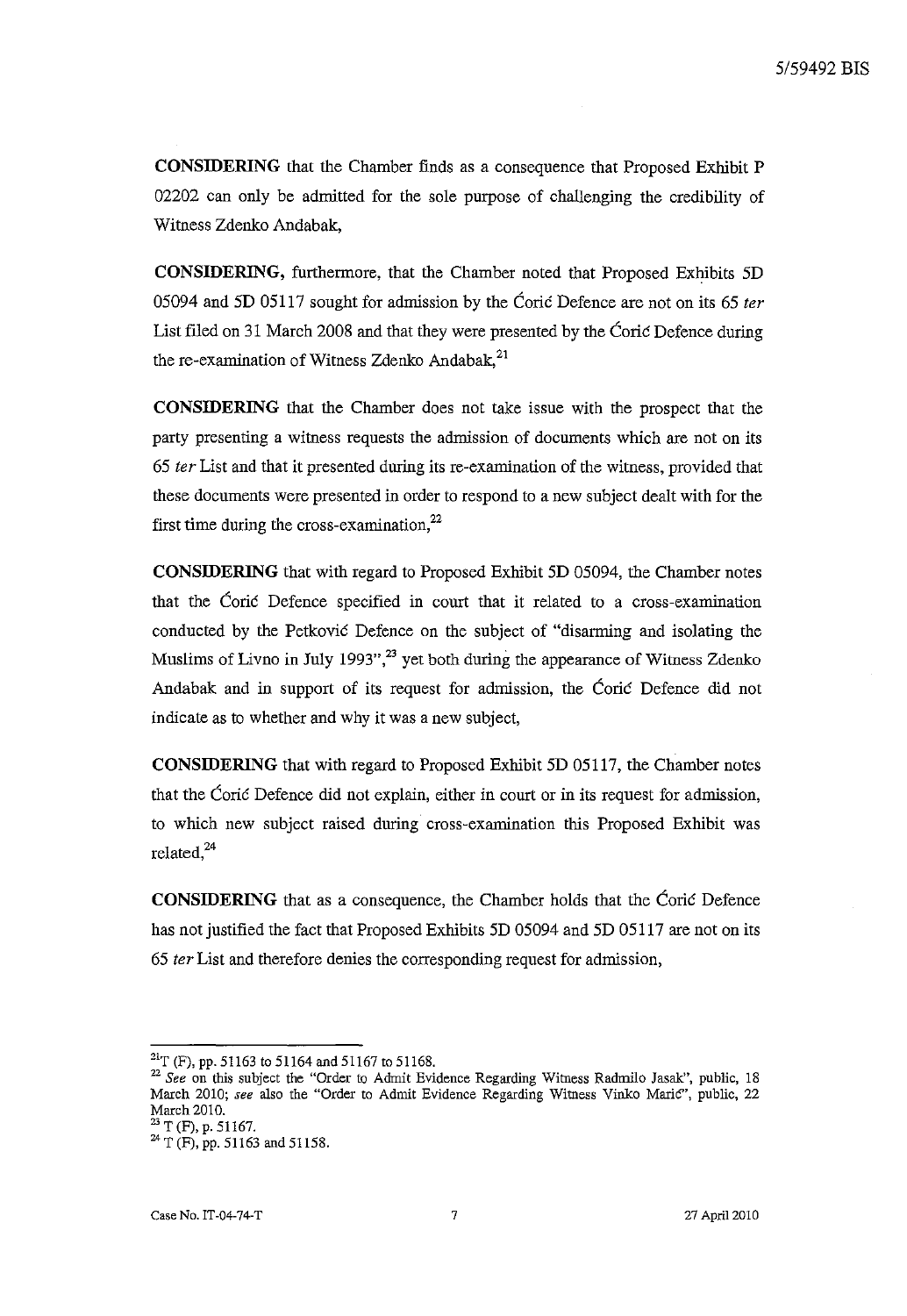**CONSIDERING** that the Chamber has examined each of the Proposed Exhibits on the basis of the admissibility criteria set out in the "Decision on the Admission of Evidence", rendered publicly by the Chamber on 13 July 2006, and in the "Decision Adopting Guidelines for the Presentation of Defence Evidence", rendered publicly by the Chamber on 24 April  $2008<sup>25</sup>$ 

**CONSIDERING** that the Chamber decides to admit into evidence those Exhibits marked as "Admitted" in the Annex attached to this decision since they were put to Witness Zdanko Andabak and present sufficient indicia of relevance, probative value and reliability,

**CONSIDERING,** in particular, that the Chamber decides to admit Proposed Exhibit P 02202 solely in that it goes to challenging the credibility of Witness Zdenko Andabak,

**CONSIDERING** that the Chamber decides not to admit into evidence the Proposed Exhibits marked as "Not Admitted" in the Annex attached to this decision since they are not consistent with the instructions set out in the Decisions of 13 July 2006 and 24 April 2008,

### **FOR THE FOREGOING REASONS,**

**PURSUANT TO** Rules 54 and 89 of the Rules,

**GRANTS** the request for admission presented by the Stojie Defence,

**PARTIALLY GRANTS** the requests for admission presented by the Praljak Defence, the Petkovic Defence, the Corie Defence and the Prosecution,

**DISMISSES** as moot the request for admission of Proposed Exhibit P 04010,

**<sup>25</sup> Guideline 8 regarding the admission of documentary evidence through a witness.**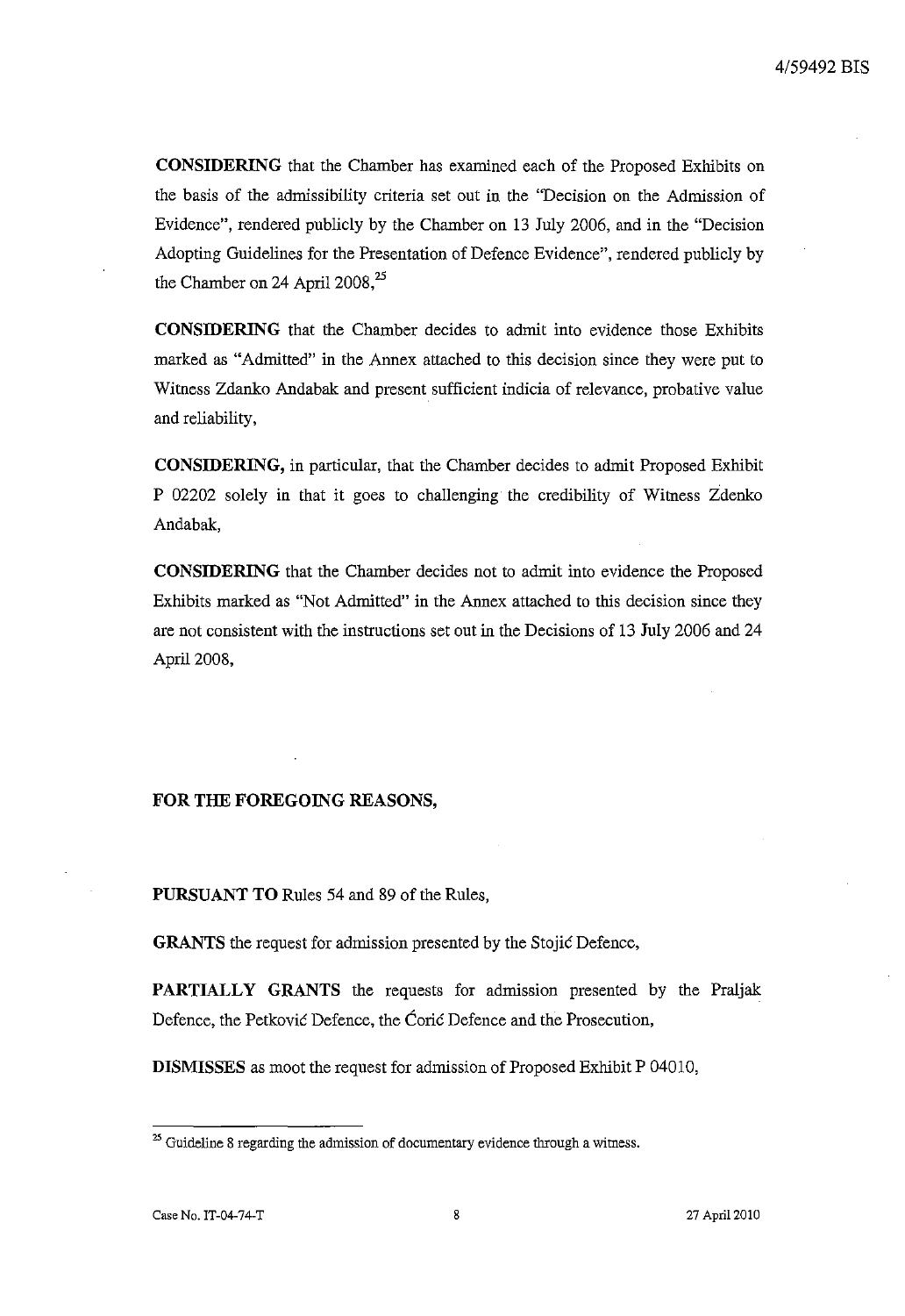DECIDES that it is appropriate to admit into evidence Proposed Exhibit P 02202 solely in that it goes to challenging the credibility of Witness Zdenko Andabak,

DECIDES that it is appropriate to admit into evidence those Proposed Exhibits marked as "Admitted" in the Annex attached to this decision,

# AND

DENIES in all the other respects the requests for admission of the Proposed Exhibits of the Praljak Defence, the Petkovie Defence, the Corie Defence and the Prosecution for the reasons stated in the Annex attached to this Order.

Done in English and in French, the French version being authoritative.

*/signedl* 

Jeau-Claude Antonetti

Presiding Judge

Done this twenty-seventh day of April 2010

At The Hague

The Netherlands

[Seal of the Tribunal]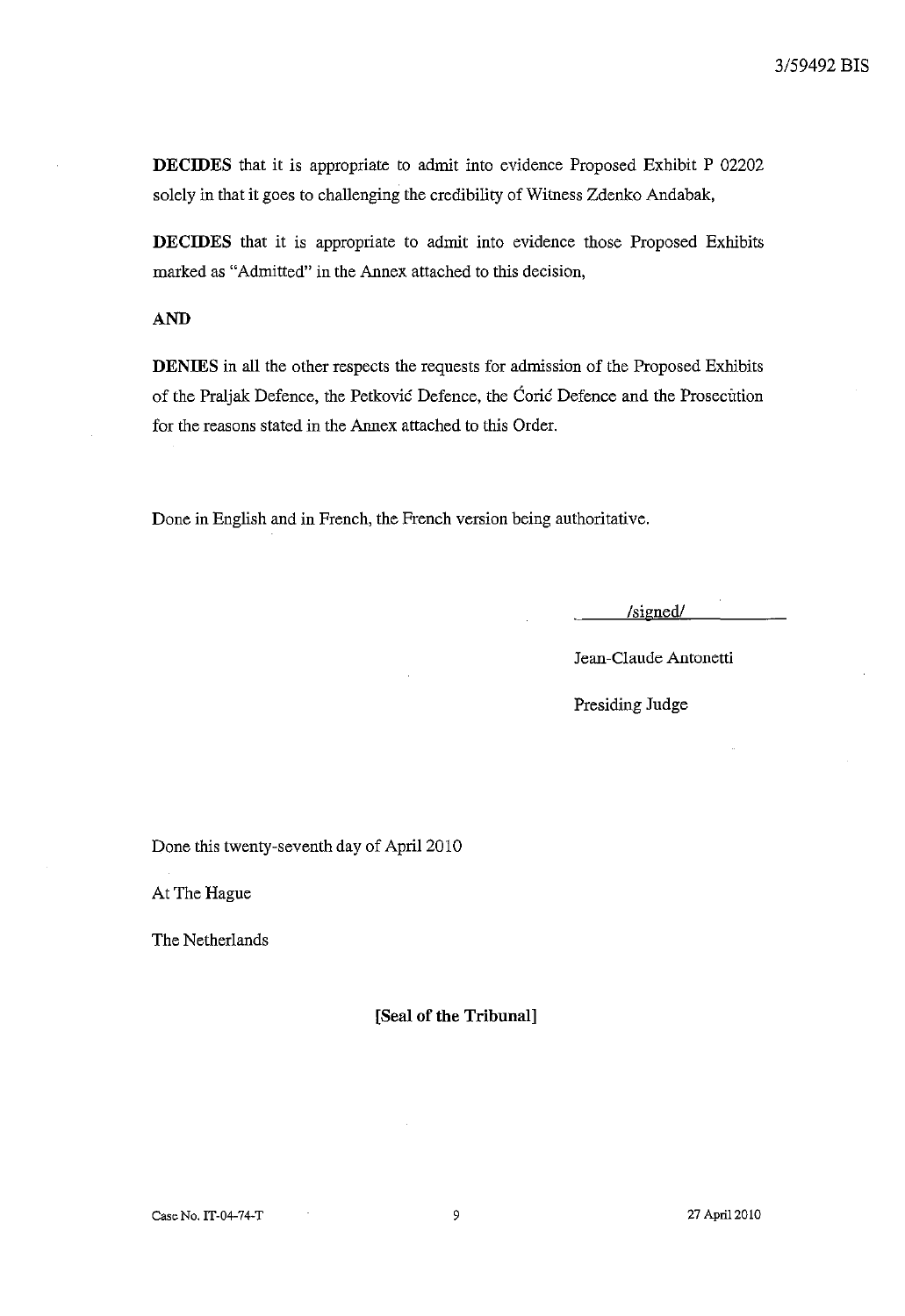# Annex

| <b>Exhibit Number</b>               | <b>Party Proposing Admission</b>    | Admitted/Not Admitted/Marked                                                                                                                                                          |
|-------------------------------------|-------------------------------------|---------------------------------------------------------------------------------------------------------------------------------------------------------------------------------------|
|                                     | of the Exhibit                      | for Identification (MFI)                                                                                                                                                              |
| P 00458                             | Ćorić Defence                       | Admitted                                                                                                                                                                              |
| P 00781                             | Coric Defence                       | Admitted                                                                                                                                                                              |
| P 00970                             | Ćorić Defence                       | Admitted                                                                                                                                                                              |
| P 01099                             | Coric Defence                       | Admitted                                                                                                                                                                              |
| P 01134                             | Prosecution                         | Admitted                                                                                                                                                                              |
| P 01460                             | Coric Defence                       | Admitted                                                                                                                                                                              |
| P 01673                             | Coric Defence                       | Admitted                                                                                                                                                                              |
| P 02202                             | Petković Defence and<br>Prosecution | Admitted solely in that it goes to<br>challenging the credibility<br>οf<br>Witness Zdanko Andabak.                                                                                    |
| P 02230                             | Coric Defence                       | Admitted                                                                                                                                                                              |
| P 02832                             | Coric Defence                       | Admitted                                                                                                                                                                              |
| P 02963                             | Coric Defence                       | Not admitted (The Coric Defence<br>did not indicate which of the two<br>English translations uploaded onto<br>ecourt was an accurate translation<br>of the original document in BCS). |
| P 02996                             | Coric Defence                       | Admitted                                                                                                                                                                              |
| P 03716                             | Petković Defence and<br>Prosecution | Admitted                                                                                                                                                                              |
| P 03792                             | Prosecution                         | Admitted                                                                                                                                                                              |
| P 03821                             | Prosecution                         | Admitted                                                                                                                                                                              |
| P 03889                             | Petković Defence                    | Admitted                                                                                                                                                                              |
| P 04010                             | Praljak Defence                     | Moot as already admitted by way<br>of the Order dated 21 April 2010.                                                                                                                  |
| P 04063                             | Coric Defence                       | Admitted                                                                                                                                                                              |
| P 04103                             | Coric Defence                       | Admitted                                                                                                                                                                              |
| P 04110                             | Coric Defence                       | Admitted                                                                                                                                                                              |
| P 04228                             | Prosecution                         | Admitted                                                                                                                                                                              |
| P 04251                             | Coric Defence                       | Admitted                                                                                                                                                                              |
| P 04293                             | Coric Defence                       | Admitted                                                                                                                                                                              |
| P 04819                             | Ćorić Defence                       | Admitted                                                                                                                                                                              |
| P 05478                             | Praljak Defence, Coric<br>Defence   | Admitted                                                                                                                                                                              |
| P 05869                             | Coric Defence                       | Admitted                                                                                                                                                                              |
| P 06734                             | Stojić Defence                      | Admitted                                                                                                                                                                              |
| P 06825                             | Coric Defence                       | Admitted                                                                                                                                                                              |
| P 06867                             | Prosecution                         | Admitted                                                                                                                                                                              |
| P 08548 (pages 18,                  | Prosecution                         | Admitted                                                                                                                                                                              |
| 19 and 48 of the                    |                                     |                                                                                                                                                                                       |
| <b>BCS</b> version and              |                                     |                                                                                                                                                                                       |
| pages 23 to 25, 72<br>and 73 of the |                                     |                                                                                                                                                                                       |

 $\bar{a}$ 

 $\bar{\gamma}$